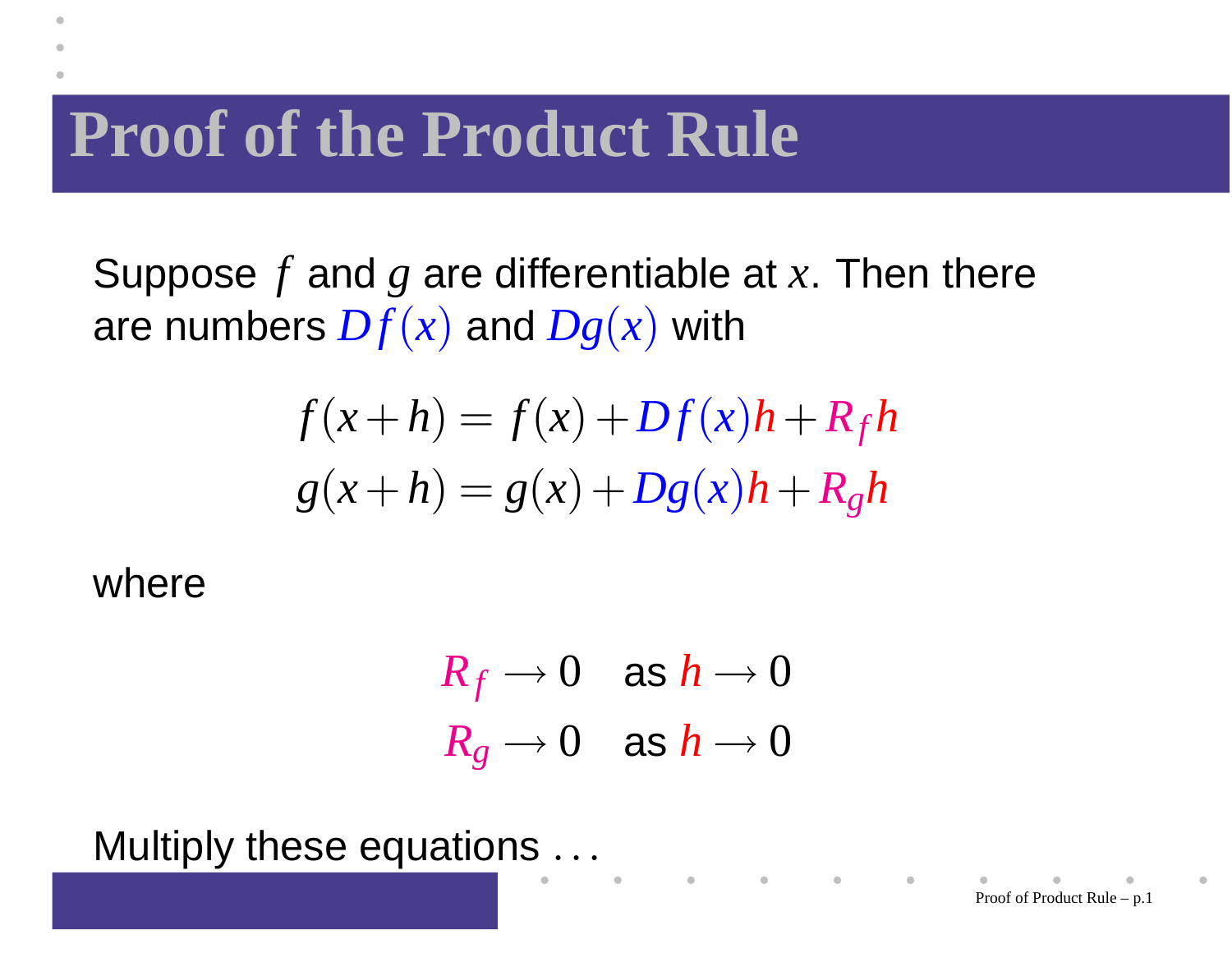## **Proof — equations multiplied**

$$
f(x+h) \cdot g(x+h)
$$
\n
$$
= [f(x) + Df(x)h + R_f h] \cdot [g(x) + Dg(x)h + R_g h]
$$
\n
$$
\stackrel{see}{=} \underbrace{\frac{f(x)g(x)}{f(bg(x))} + \underbrace{\frac{[Df(x)g(x) + f(x)Dg(x)]h}_{g(bg(x))} + Rh}_{f(x) \quad \boxed{f(x)g(x)}} + \underbrace{\frac{Dg(x)h}{g(bg(x))} + \frac{R_g h}{g(bg(x))}}_{Bf(x)h} \underbrace{\frac{Df(x)g(x)h}{Df(x)hDg(x)h}}_{Bf(x)h} \underbrace{\frac{Df(x)g(x)h}{Bf(bg(x))} + \frac{Df(x)g(x)h}{Bg(bg(x))}}_{Bf(h)h} \underbrace{\frac{Df(x)g(x)h}{Bf(bg(x))} + \frac{Df(x)g(x)h}{Bg(bg(x))}}_{Bf(h)h}
$$

Proof of Product Rule – p.2

 $\blacksquare$ 

 $\bullet$ 

 $\mathcal{L}^{\mathcal{L}}(\mathcal{L}^{\mathcal{L}}(\mathcal{L}^{\mathcal{L}}(\mathcal{L}^{\mathcal{L}}(\mathcal{L}^{\mathcal{L}}(\mathcal{L}^{\mathcal{L}}(\mathcal{L}^{\mathcal{L}}(\mathcal{L}^{\mathcal{L}}(\mathcal{L}^{\mathcal{L}}(\mathcal{L}^{\mathcal{L}}(\mathcal{L}^{\mathcal{L}}(\mathcal{L}^{\mathcal{L}}(\mathcal{L}^{\mathcal{L}}(\mathcal{L}^{\mathcal{L}}(\mathcal{L}^{\mathcal{L}}(\mathcal{L}^{\mathcal{L}}(\mathcal{L}^{\mathcal{L$ 

 $\bullet$